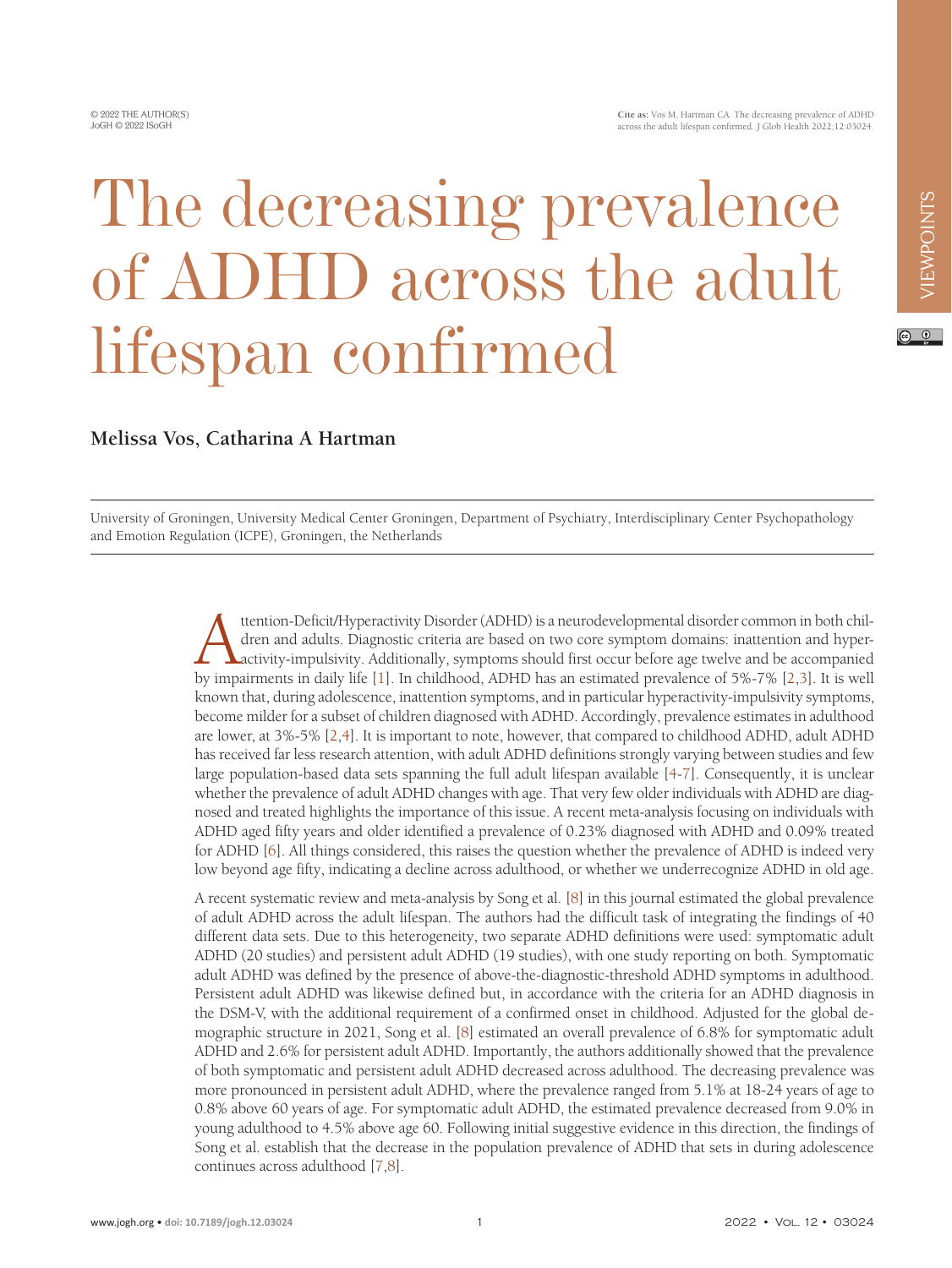

**Photo: Artwork by Jehyun Sung, edited to depict the decreasing prevalence of ADHD. Source: [https://unsplash.com/photos/6U5AEmQIajg.](https://unsplash.com/photos/6U5AEmQIajg) This photo is free to use under the Unsplash license.**

We have recently collected novel data (n=35216, collected between 2017 and 2019) in the general population with a partly similar aim in mind to that of the systematic review and meta-analysis by Song et al [\[8](#page-3-6)]. This gave us the opportunity to replicate the findings of their meta-analysis, while additionally addressing some of the limitations of the included data sets. We assessed ADHD symptoms with the Dutch version of the adult ADHD DSM-IV questionnaire [\[9](#page-3-7),[10\]](#page-3-8). The questionnaire consists of 11 inattention items and 12 hyperactivity-impulsivity items that are scored from 0 ("never or rarely present") to 3 (''very often present"). These 23 items can be used to assess the presence or absence of the 18 DSM-IV ADHD symptoms in the patient's past six months. A symptom is considered present when one of the corresponding items is rated 2 or higher. The Dutch version of the ADHD DSM-IV questionnaire has shown good psychometric properties [[10\]](#page-3-8). Our study was an add-on study in the

Lifelines cohort. Both the original Lifelines Cohort Study and our add-on study are largely representative of the general population in the Northern part of the Netherlands (mean age=43.0 years, percentage males=42.6%, and mean highest level of education=2.21 [ie, middle level on a scale of  $1 =$ low to  $3 =$ high]) and were approved by the ethics committee of the University Medical Centre Groningen [\[11,](#page-3-9)[12](#page-3-10)].

Respondents were classified as having symptomatic ADHD when they reported at least five inattention or at least five hyperactivity-impulsivity symptoms [\[1](#page-3-0)]. Respondents were classified as having persistent ADHD when they additionally reported an age of onset of their symptoms before age eighteen [\[1](#page-3-0)]. The age at onset was retrospectively assessed. We opted for a more lenient interpretation of the age at onset (ie, the DSM-V requires an onset before age twelve) for two reasons; first, the potential difficulties with retrospective reporting of older participants, and second, increasing evidence that ADHD might also have its full clinical onset in adolescence [[13](#page-3-11)[,14](#page-3-12)]. Respondents were classified as having persistent ADHD with impairment when they reported at least five inattention or at least five hyperactivity-impulsivity symptoms, an age at onset before age eighteen, and an impairment level (ie, functional impairment resulting from their ADHD symptoms, a requirement for an ADHD diagnosis) of 6 points or higher on a scale from 1-10 [[1\]](#page-3-0). Note that, while application of the impairment criterion was not explicitly addressed in the meta-analysis by Song et al. and might have differed across the data sets included in the meta-analysis, we did include the assessment of impairment as, in line with DSM, its often an inherent part of a diagnostic instrument.

Song et al. mentioned multiple limitations that may have influenced their findings which the current study can partly address. First, they brought together studies that strongly varied in diagnostic criteria and case definitions, study designs, sampling methods, and study populations in the meta-analysis. Second, they also noted considerable differences between the includes studies in diagnostic tool, DSM version, sex, setting, and investigation period. Most of these limitations evolve around the heterogeneity across studies and reflect the stateof-the-art of the epidemiology of ADHD in adulthood, which lags behind established practices for common adult disorders like Major Depressive Disorder or Substance Use Disorders. While the meta-analysis generalizes across all studies, hopefully sifting out much of the noise in the data, the heterogeneity might nonetheless have impacted the conclusions of the authors. For example, given that studies substantially differed in the age ranges studied, it cannot be distinguished if a declining prevalence rate across adulthood is real or is it the consequence of methodological differences between studies.

We used one study design, study population, diagnostic tool, and investigation period. Moreover, we covered the full adult lifespan between ages 18 and 91. As a single study, our findings obviously do not provide "a global estimate of the prevalence of adult ADHD", like in Song et al. Rather, our study evades many of the limitations mentioned by Song et al. which are inherent to combining heterogeneous data sets. As such, our findings complement the meta-analytic findings on the prevalence of ADHD across adulthood.

The results of our study are strikingly similar to those reported by Song et al. **[Table 1](#page-2-0)**, which parallels Table 2 in Song et al., shows that prevalence of symptomatic ADHD, persistent ADHD, and persistent ADHD with impairment decreases across adulthood, with an overall prevalence of 8.1% for symptomatic ADHD, 6.5% for persistent ADHD, and 3.4% for persistent ADHD with impairment, the latter most strongly reflecting a DSMbased ADHD diagnosis. (**[Table 1](#page-2-0)**)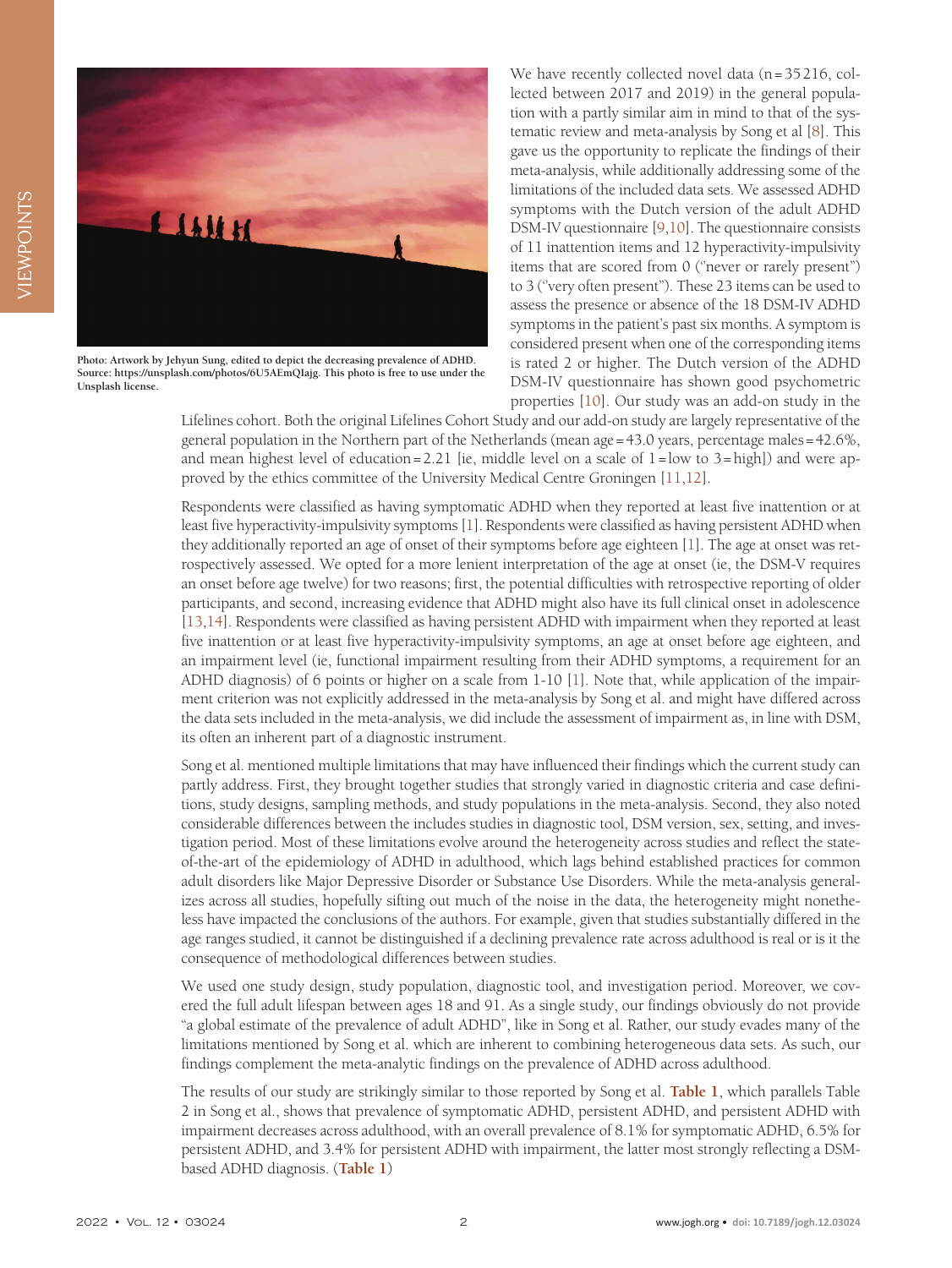<span id="page-2-0"></span>**Table 1.** Prevalence of symptomatic ADHD, persistent ADHD, and persistent ADHD with impairment in different parts of the lifespan

|                 | <b>SYMPTOMATIC ADHD</b> |       | <b>PERSISTENT ADHD</b> |       | <b>PERSISTENT ADHD WITH IMPAIRMENT</b> |       |
|-----------------|-------------------------|-------|------------------------|-------|----------------------------------------|-------|
|                 | Prevalence              | Cases | Prevalence             | Cases | Prevalence                             | Cases |
| $18-24$         | 15.5                    | 131   | 15.4                   | 130   | 8.1                                    | 68    |
| $25 - 29$       | 13.8                    | 142   | 12.8                   | 131   | 7.5                                    |       |
| $30 - 34$       | 14.5                    | 266   | 12.4                   | 227   | 6.8                                    | 124   |
| 35-39           | 12.0                    | 281   | 10.4                   | 244   | 5.4                                    | 127   |
| 40-44           | 10.9                    | 327   | 9.4                    | 282   | 5.5                                    | 165   |
| 45-49           | 9.1                     | 446   | 7.1                    | 350   | 3.9                                    | 193   |
| 50-54           | 7.8                     | 515   | 5.8                    | 386   | 3.0                                    | 199   |
| 55-59           | 6.5                     | 374   | 4.7                    | 273   | 2.4                                    | 139   |
| $60+$           | 4.3                     | 379   | 2.8                    | 246   | 1.1                                    | 100   |
| Overall $(18+)$ | 8.1                     | 2861  | 6.5                    | 2269  | 3.4                                    | 1192  |

ADHD – attention-deficit/hyperactivity disorder

To create **[Figure 1](#page-2-1)**, we modelled the prevalence of ADHD across the adult lifespan using binomial regression with a log link function (PR<sub>ag</sub>=0.96-0.97, 95% CI=0.95-0.97, *P*<0.001). This figure clearly illustrates the decreasing prevalence of adult ADHD shown in **[Table 1](#page-2-0)**, and additionally demonstrates that the decrease is

<span id="page-2-1"></span>

Figure 1. Prevalence of symptomatic ADHD, persistent ADHD, and persistent ADHD with impairment modelled across the adult lifespan using binomial regression with log link. ADHD – attention-deficit/hyperactivity disorder.

stronger for persistent ADHD compared to symptomatic ADHD, corroborating the findings in Figure 2 of Song et al. The nonparallel line of the persistent ADHD group compared to symptomatic ADHD further suggests that adding age of onset decreased the prevalence of adult ADHD by removing older participants with cognitive aging problems, although recall problems on symptoms before age 18 may also have played a role. The almost parallel lines of the persistent ADHD and persistent ADHD with impairment groups indicate that adding impairment as an additional criterium evenly decreases the prevalence of ADHD across adulthood. Thus, illustrating the importance of impairment as an additional diagnostic criterion in prevalence estimation. Our estimate in individuals aged sixty years and older was 1.1%, which is similar to the 0.8% for this age range reported in Song et al. (**[Figure 1](#page-2-1)**).

In sum, based on an independent large sample from the general population, the present study showed strikingly similar results compared to the findings of Song et al. and thus confirmed that ADHD in adults declines across the adult lifespan [\[8](#page-3-6)]. In closing, we want to emphasize that while Song et al.'s meta-analysis and our study have shown that the prevalence declines, ADHD is severely underrecognized and undertreated in old age: the lower prevalence in old age identified in the general population is much higher than the prevalence of referred older-aged patients diagnosed with ADHD, which is in turn higher than the prevalence of those treated [[6\]](#page-3-5).

**Funding:** This study made use of the ADHD add-on study of the Lifelines initiative. The Lifelines initiative has been made possible by subsidy from the Dutch Ministry of Health, Welfare and Sport, the Dutch Ministry of Economic Affairs, the University Medical Center Groningen (UMCG), Groningen University and the Provinces in the North of the Netherlands (Drenthe, Friesland, Groningen). The ADHD add-on study has been funded by the European Community's Horizon 2020 Programme under grant agreement number 667302 (CoCA).

**Authorship contributions:** MV performed the data-analysis. CH and MV equally contributed to the writing, revision, and approval of the final manuscript.

**Competing interests:** The authors completed the ICMJE Unified Competing Interest Form (available upon request from the corresponding author) and declare no conflicts of interest.